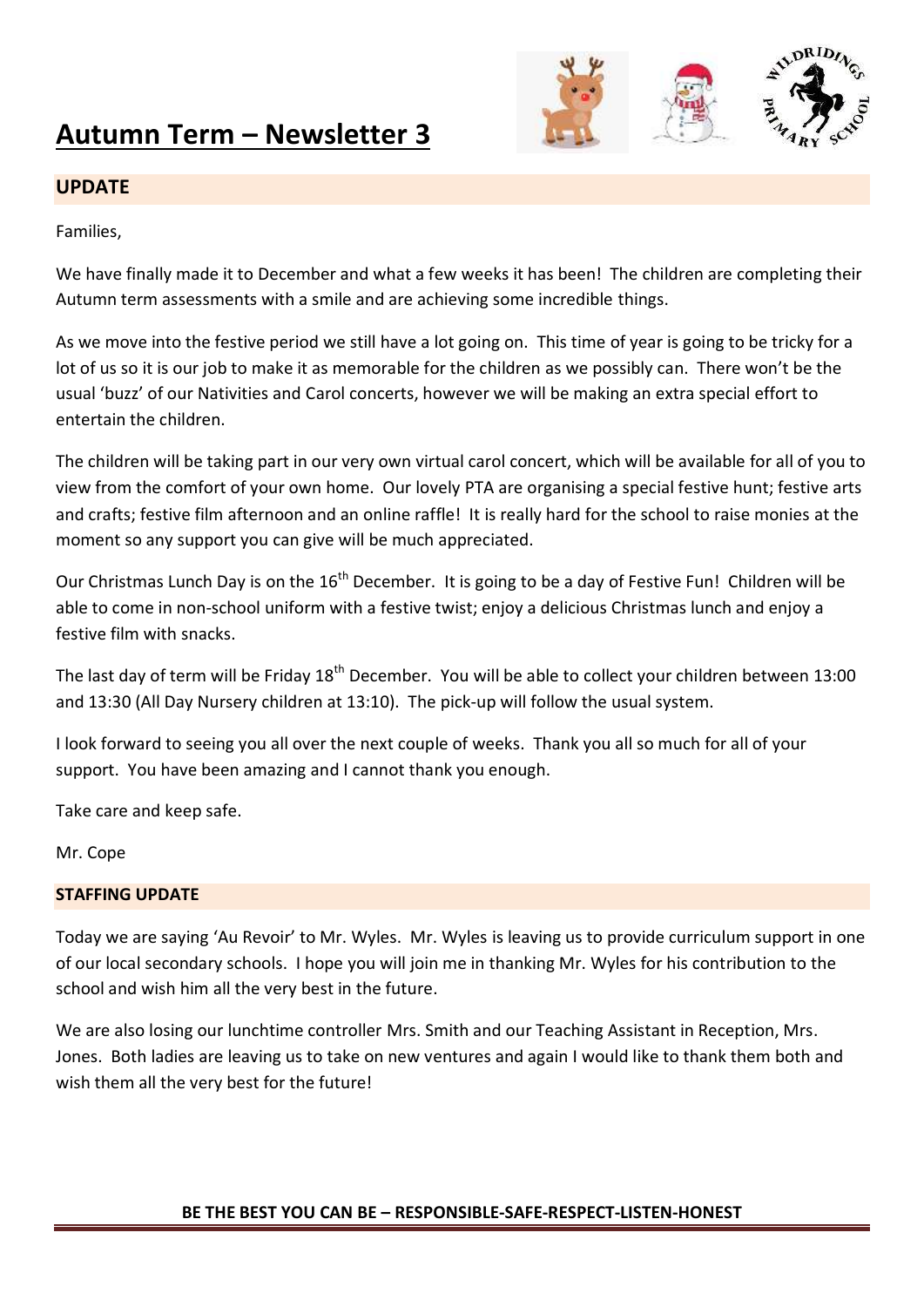# **Children in Need!**

Thank you all so much for your amazing contributions! We all had a fantastic day! The children took part in a Joe Wicks Challenge and looked amazing in their SPOTS. The children got up to all sorts and even had a special, Children in Need (virtual) celebration assembly – even Nana and Gramps dressed up! We raised a whopping £600. Thank you all so much. Amazing!



#### **Anti-bullying week**

Anti-Bullying week was a real success. Bullying is VERY rare here at Wildridings and the children show cased their understanding across the week. The children took part in a number of activities including: the BIG anti-bullying assembly; specific PSHE lessons; arts and crafts and the infamous ODD SOCK DAY. It is so important to raise awareness and



educate people about the topic. A big thank you goes out to the team for all of their hard work and particularly to our school well-being team for organising such an enjoyable week.

#### **Lest We Forget**

In amongst all of the fun this term we celebrated Remembrance Day. Gracie and Vinnie did a terrific job of narrating this year's assembly And the Year 5's produced and performed some stunning poetry. Again, the children remembered through a lot of different mediums and shared their thoughts during our minutes silence. The years are going past very quickly and it so important that are young people remember these key times, whether it be in the past or the present. Everyone, as always, showed respect on the day and wore their poppies with great pride! **We raised £313.37** from our sales, Well done to everyone and again, thank you!



You can watch the assembly by following this link:

<https://drive.google.com/file/d/19Ggw0uOHh-g2sHU2O892YcnHORh3AmZr/view?usp=sharing>

#### **BE THE BEST YOU CAN BE – RESPONSIBLE-SAFE-RESPECT-LISTEN-HONEST**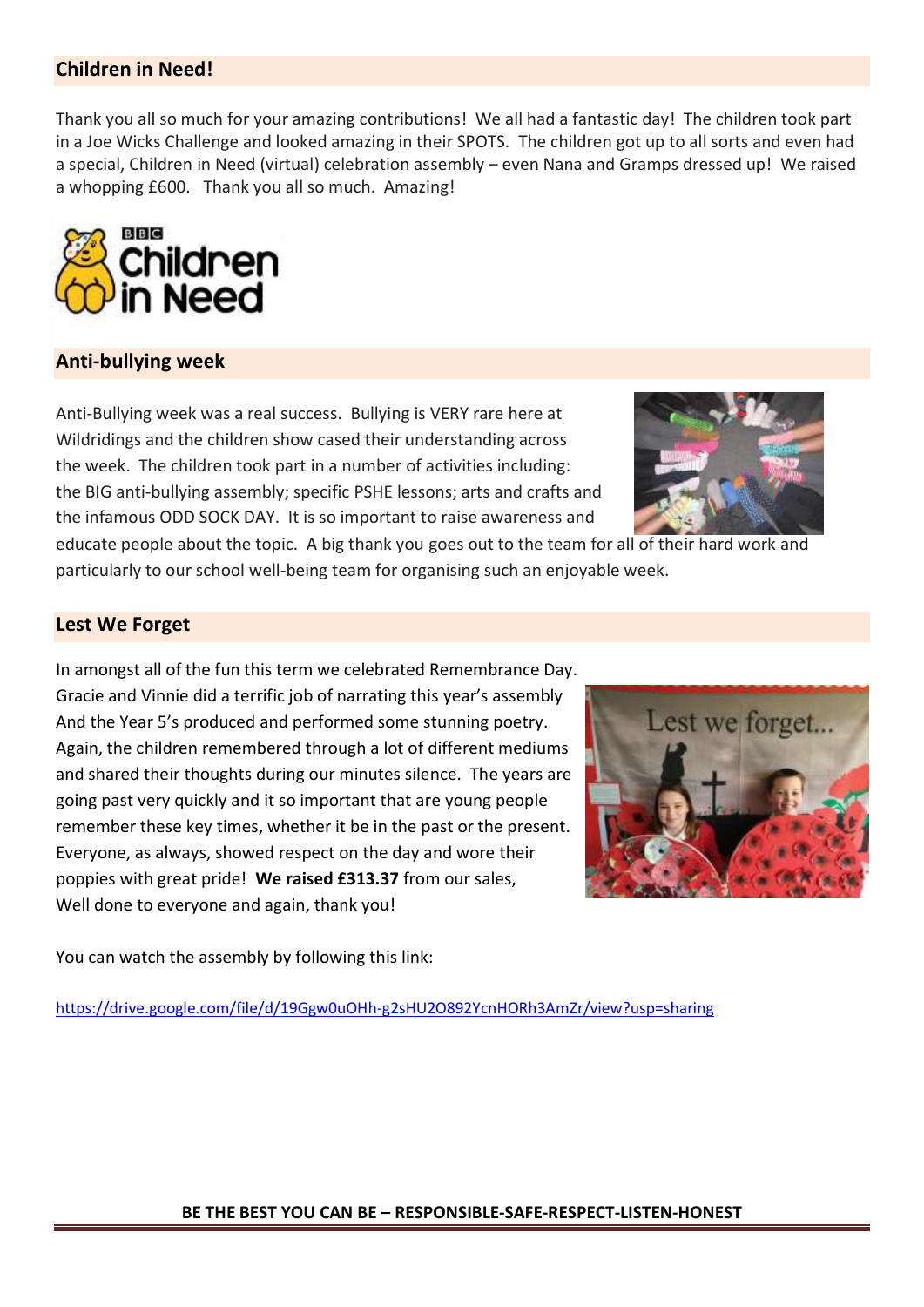# **Harvest Collection**

We worked closely this term with the LIONS. We collected well over 400 items on the day! A huge thank you goes out to Clare Dowling and her team who, not only helped organise it but also collected the food; boxed it all up and then distributed it. The local community really appreciate all of our efforts and it is nice that we are able to give a little bit back.



You are all SUPERSTARS!

# **Year 6 Superstars -Home Learning**



Year 6 have been working really hard both inside and outside of school! You can see by the standard of their Home Learning they are really enjoying the Christmas Carol. Some of the home learning is out of this world and I wish that I could showcase even more in the newsletter. Well done Year 6 and thank you Mr. Dodds and Miss. Hall for allowing me to share some of the children's fantastic efforts. Keep up the great work Year 6…well done!

## **Thank you Morrisons!**

**A HUGE thank you needs to go to Morrisons for their support this year. What a fantastic idea and well received by some of our families.** 

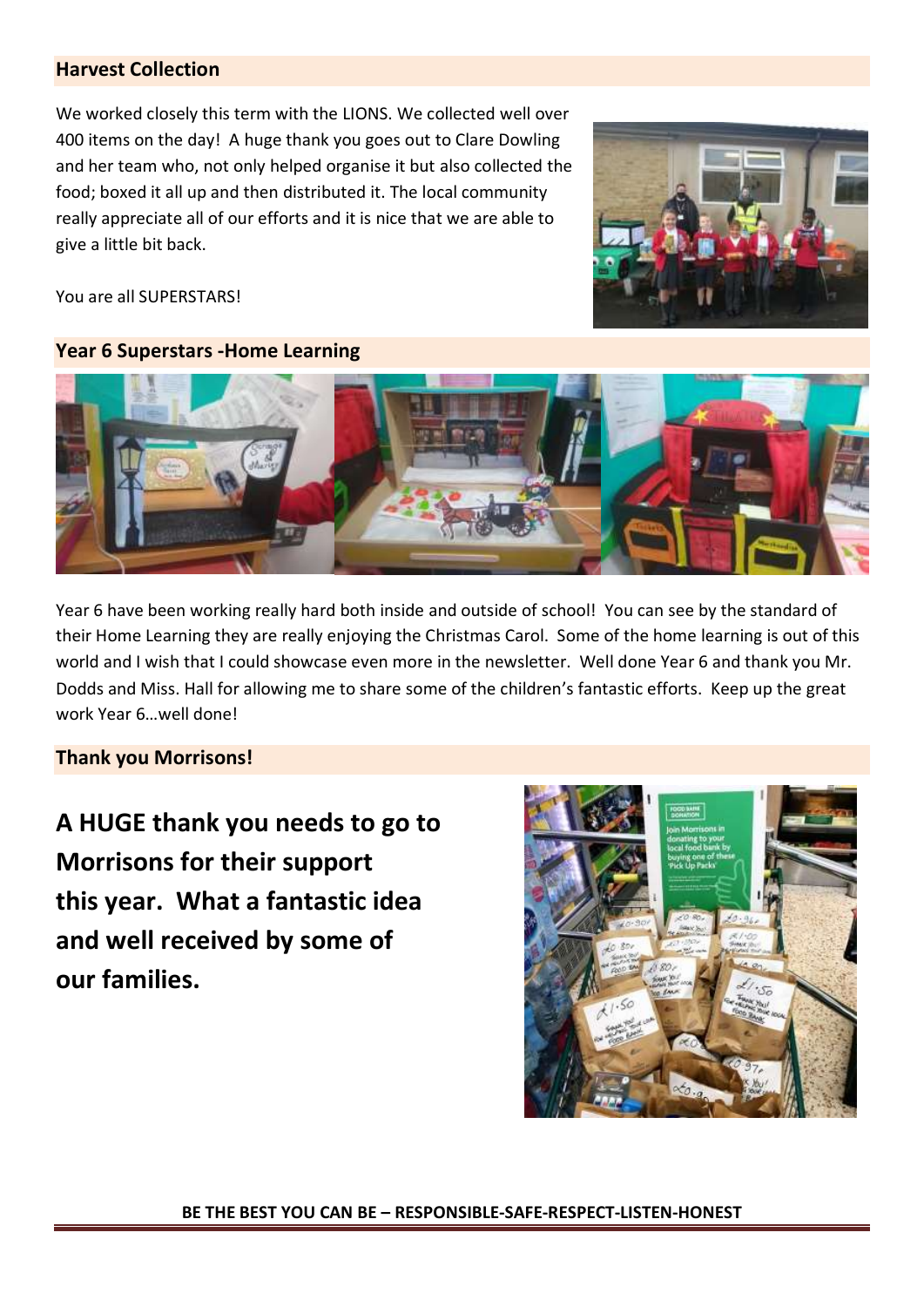## **Forest Schools is a HIT!**

Groups of lucky children have been taking part in a Forest School Style group over the last few weeks. The children are learning about the outdoors as well as developing key life skills. Tina who runs the groups has been really impressed with the children who are engaged and enthusiastic and thoroughly enjoying the sessions. They have been making outdoor art; checking out some of Wildridings' very own mini beasts; creating weather vanes and a whole lot more! Thank you to Tina for making it such a memorable experience for the children and we look forward to seeing what else they get up to.



## **Maths Superstars**

In February last year we launched the Mental Maths Challenge with Years 3 and 4. For each stage the children achieve they collect a certificate and badge. There are 16 stages in total ranging from number bonds, counting, times tables and finally mathematical language. Anupa, Smit and Siddhant are the first children in the school to have reached and passed stage 16. Well done on this amazing achievement and we look forward to seeing many more children reaching this level.



#### **BE THE BEST YOU CAN BE – RESPONSIBLE-SAFE-RESPECT-LISTEN-HONEST**